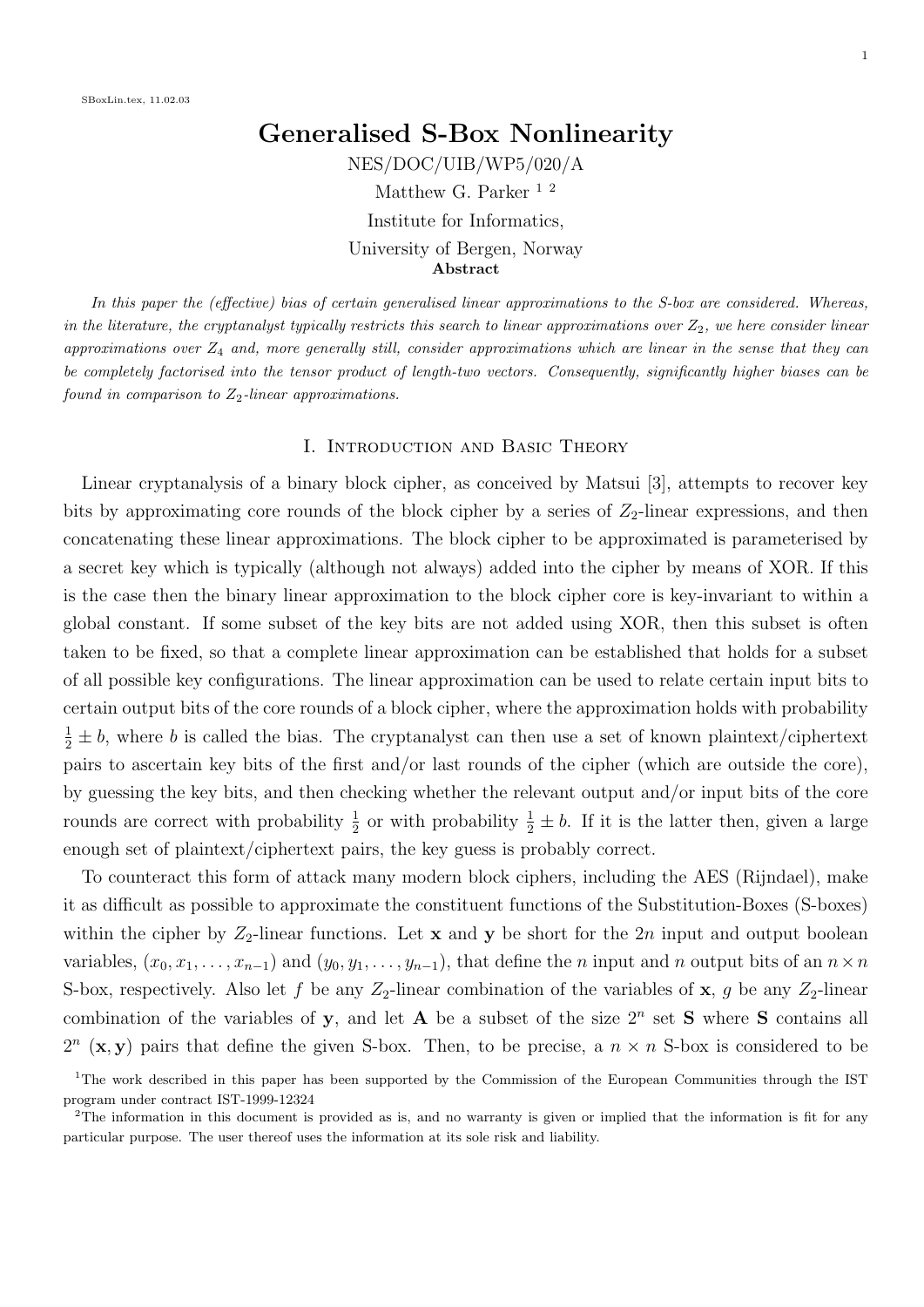optimally resistant to Linear Cryptanalysis if the following conditions hold,

$$
f(\mathbf{x}) = g(\mathbf{y}) \quad \forall (\mathbf{x}, \mathbf{y}) \in \mathbf{A}
$$
  
 
$$
||\mathbf{A}| - 2^{n-1} | \le 2^{\frac{n}{2}} \quad n \text{ even}
$$
  
 
$$
||\mathbf{A}| - 2^{n-1} | \le 2^{\frac{n-1}{2}} \quad n \text{ odd}
$$
 (1)

although, for the  $n$  odd case, it is an open problem to prove that the right-hand side is really the lowest possible value. The S-box, an *n*-bit to *n*-bit invertible mapping, is completely described by the set of  $(\mathbf{x}, \mathbf{y})$  pairs, S, and A contains the complete subset of the elements of S for which  $f(\mathbf{x}) = g(\mathbf{y})$ holds.

Typically approximation is done, for binary ciphers, by finding the nearest  $Z_2$ -linear approximation to selected nonlinear segments of the cipher. These approximations are then pieced together and the biases of each segment simply multiplied together under the important assumption of virtual pairwise independence of any two segments whose outputs are combined. The largest  $Z_2$ -linear approximations can be found via spectral analysis with respect to (wrt) the Walsh-Hadamard Transform (WHT). This paper shows how one can, more generally, choose to approximate the constituent functions of a binary S-box by any linear function over any weighted alphabet. However this does not imply that it is straightforward to piece these generalised linear approximations together in exactly the same way as for standard linear cryptanalysis. In other words, for a block cipher which adds in the key using XOR, the way in which the generalised linear approximations are concatenated is, in general, keydependent. Techniques to piece together these generalised linear approximations are left to future research. In this paper we simply investigate the biases of certain generalised linear approximations to certain S-boxes. Crucial to our approach is the use of the tensor product to define a very general form of linearity. Specifically we state that a tensor-linear sequence is any normalised length  $N$  sequence (with truth-table outputs ordered lexicographically) which can be fully tensor-decomposed according to the factors of N. For example, when  $N = 2<sup>n</sup>$ , then a tensor-linear length-N sequence can be written in the form,

$$
(a_0,b_0)\otimes (a_1,b_1)\otimes \ldots \otimes (a_{n-1},b_{n-1})
$$

We observe that the rows of the  $N \times N$  Walsh-Hadamard Transform (WHT) encompass all tensor-linear sequences (to within a global multiplicative offset) which can be written in the form,

$$
(\pm 1, \pm 1) \otimes (\pm 1, \pm 1) \otimes \ldots \otimes (\pm 1, \pm 1)
$$

To be explicit here, as an example, is the  $4 \times 4$  WHT matrix:

$$
\left(\begin{array}{cc}1 & 1 \\ 1 & -1\end{array}\right)\otimes\left(\begin{array}{cc}1 & 1 \\ 1 & -1\end{array}\right) = \left(\begin{array}{cccc}1 & 1 & 1 & 1 \\ 1 & -1 & 1 & -1 \\ 1 & 1 & -1 & -1 \\ 1 & -1 & -1 & 1\end{array}\right) = \left(\begin{array}{cc}(1,1) & \otimes & (1,1) \\ (1,-1) & \otimes & (1,1) \\ (1,1) & \otimes & (1,-1) \\ (1,-1) & \otimes & (1,-1)\end{array}\right)
$$

Thus when we are correlating our *n*-variable binary S-Box function,  $f(\mathbf{x})$ , with rows of the WHT, we are in fact correlating with bipolar tensor-linear sequences. Note that, in the cryptographic literature,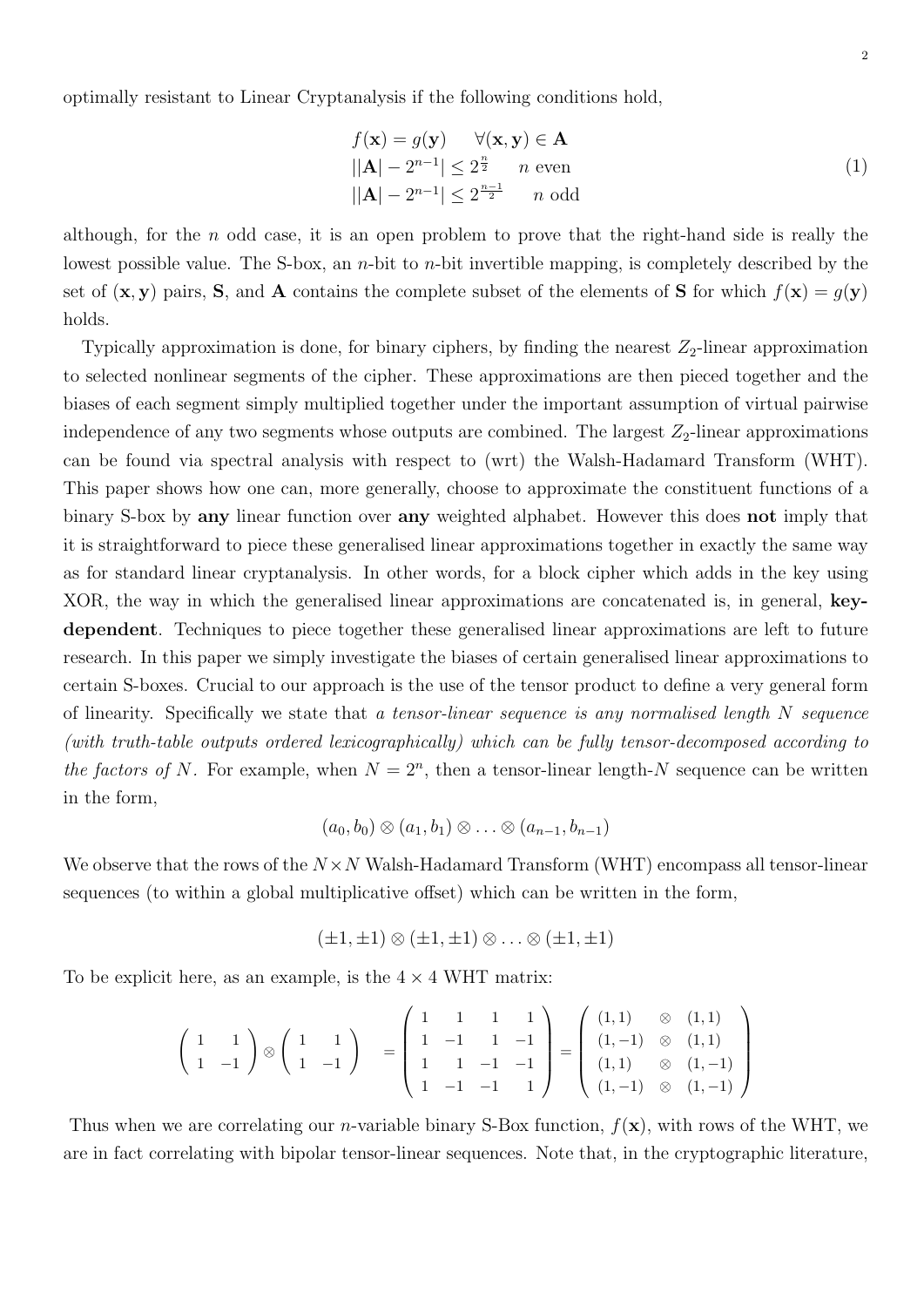the more conventional way to write the action of the WHT on  $f(\mathbf{x})$  is as follows:

$$
F_{\mathbf{k}} = 2^{-n} \sum_{\mathbf{x} \in Z_2^n} (-1)^{f(\mathbf{x}) + \mathbf{x} \cdot \mathbf{k}} \tag{2}
$$

where  $\mathbf{k} \in Z_2^n$ ,  $f: Z_2^n \to Z_2$ , and  $\mathbf{x} \cdot \mathbf{k}$  is the inner product of  $\mathbf{x}$  and  $\mathbf{k}$ . We define the Peak-to-Average Power Ratio (PAR) with respect to (wrt) the WHT as,

$$
PAR(f) = 2^n \max_{\forall \mathbf{k}} (|F_{\mathbf{k}}|)^2
$$
\n(3)

In terms of the more familiar cryptographic measure of bias,

$$
PAR(f) = bias^2 \times 2^{n+2}
$$
\n(4)

The value of PAR ranges from 1.0 for a completely flat spectrum, to  $2<sup>n</sup>$  for a linear function. PAR with respect to the WHT measures the goodness of the highest possible  $Z_2$ -linear approximation to f. The higher PAR is, the better the approximation.

More generally, we can define the PAR of  $f$  with respect to any normalised set of transforms,  $T$ , which produces sets of spectra,  ${F_k}$ , using (3), so we can, instead, maximise PAR wrt the set of transforms, T. We now have,

$$
PAR(f) = 2^{n} \max_{\forall \mathbf{k}, \forall \mathbf{U} \in \mathbf{T}} (|F_{\mathbf{k}}|)^{2}
$$
\n(5)

Once again, the higher PAR is, the better the approximation. In this paper we examine aspects of the nonlinearity of certain S-boxes that have been proposed in the cryptographic literature, and this nonlinearity is quantified in terms of PAR of the spectra of the constituent boolean functions with respect to selected sets,  $\mathbf{T}$ , of complex unitary transforms with linear rows <sup>3</sup>. From the evaluations of this paper one can conclude that, although (by design) it is hard to find good  $Z_2$ -linear approximations to the S-boxes of modern block ciphers, much better generalised linear approximations exist, and these improved approximations may perhaps be useful in the context of novel cryptanalysis of the block cipher in which the S-Box is used.

### II. S-Box Nonlinearity

This section details the best (highest) and worst (lowest) Peak-to-Average power ratio (PAR) of various S-boxes in the literature with respect to various sets of Linear Unitary Transforms (LUTs). Let our S-Box have *n* binary inputs,  $\mathbf{x} = (x_0, x_1, \ldots, x_{n-1})$ , and *m* binary outputs,  $\mathbf{y} = (y_0, y_1, \ldots, y_{m-1})$ . Then we can describe our S-Box by the boolean functions,

$$
y_i = f_i(\mathbf{x}), \qquad 0 \le i < m, \qquad f_i: Z_2^n \to Z_2
$$

<sup>&</sup>lt;sup>3</sup>Linearity here refers to 'tensor-linearity', where each length  $2<sup>n</sup>$  row of the 'Linear Unitary Transform' (LUT) matrix can be written as a tensor-product of length 2 complex vectors [7].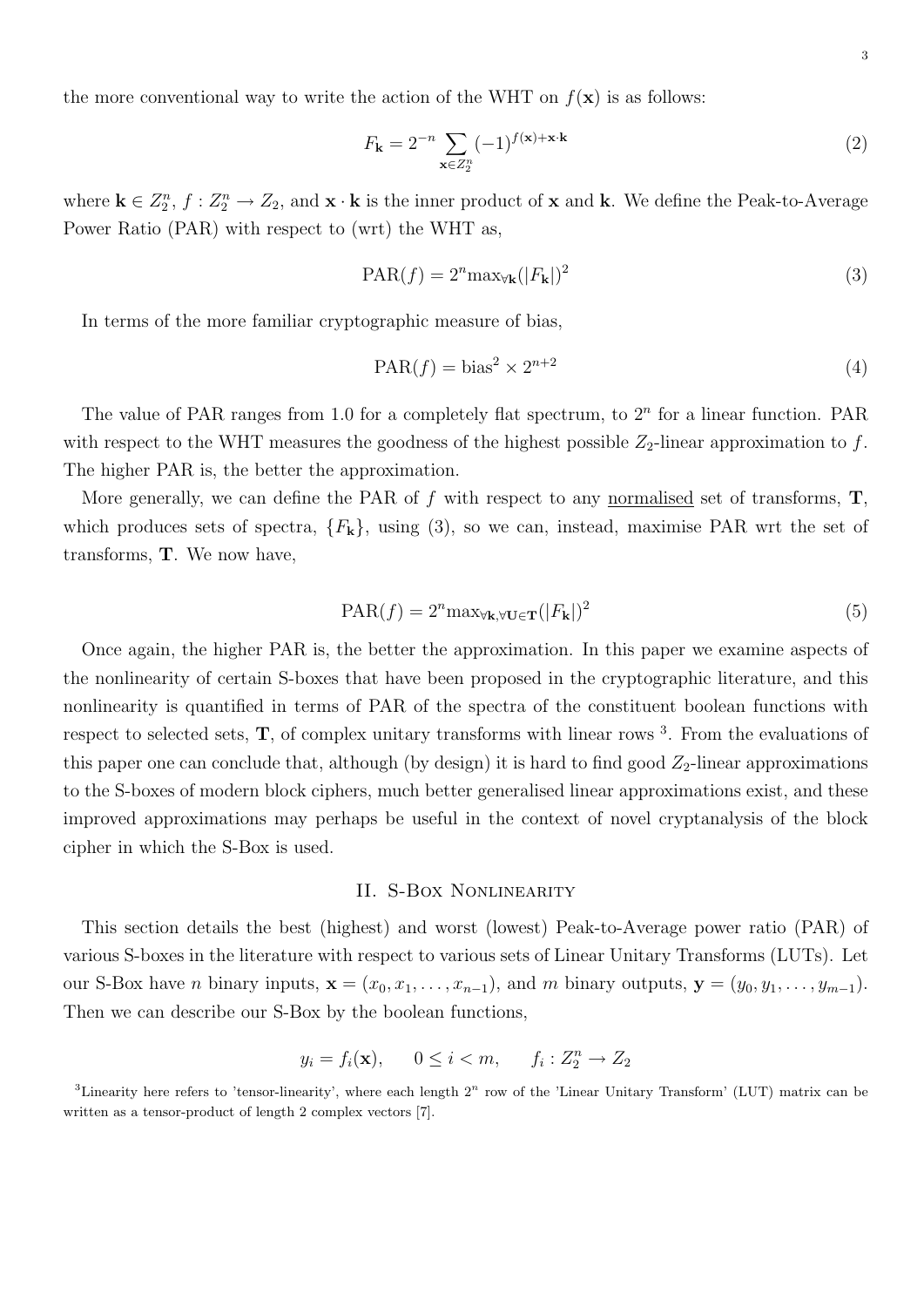Then we wish to find the largest (and smallest) generalised linear approximations, taken over all functions,  $f: Z_2^n \to Z_2$ , of the form,

$$
f(\mathbf{x}) = \sum_{i=0}^{m-1} c_i f_i(\mathbf{x}), \qquad c_i \in Z_2
$$
 (6)

and we will use PAR to quantify the goodness of the linear approximation - a low PAR means a bad approximation, and a high PAR means a good approximation.

Note that, although the metric of nonlinearity,  $\gamma$ , is strictly only defined wrt the Walsh-Hadamard Transform (WHT), we can relate a generalised form of  $\gamma$  to the PAR of a given function,  $f: Z_2^n \to Z_2$ , by,

$$
\gamma(f) = 2^{\frac{n}{2} - 1} (2^{\frac{n}{2}} - \sqrt{\text{PAR}(f)}) \tag{7}
$$

However, for brevity, the results of this paper will only be quoted in terms of PAR.

We will compute largest and smallest PARs of  $f$  wrt the WHT, the  $HN$  transform set, the  $HI$ transform set, and the HIN transform set, where the WHT transform matrix comprises tensor products of  $H =$  $\begin{pmatrix} 1 & 1 \end{pmatrix}$ 1 −1 ), the **HN** transform matrix comprises all  $2^n$  combinations of tensor products of **H** and  $N =$  $\begin{pmatrix} 1 & i \end{pmatrix}$  $1 - i$ ), the **HI** transform matrix comprises all  $2^n$  combinations of tensor products of **H** and  $I =$  $\begin{pmatrix} 1 & 0 \\ 0 & 1 \end{pmatrix}$ , and the **HIN** transform matrix comprises all 3<sup>n</sup> combinations of tensor products of H, I, and N. To be precise, the largest PAR of f wrt the transform set,  $T$ , is computed by correlating  $(-1)^f$  with all rows of all of the transforms in **T**, and finding the highest magnitude correlation. The largest PAR is then obtained by squaring this highest magnitude and normalising appropriately. In contrast, the smallest PAR of  $f$  wrt the transform set,  $T$ , is computed by first finding the maximum correlation magnitudes taken over all rows of U, where  $U \in T$ , one maximum per matrix, U. Then the smallest PAR is obtained by selecting the smallest of these maximum magnitudes, then squaring and normalising this value. Unless otherwise indicated, throughout this paper the 'largest PAR' of f wrt the transform set,  $\mathbf{T}$ , will be simply referred to as the 'PAR' of f.

There are an infinite number of Linear Unitary Transforms (LUTs) so the above tensor combinations of  $H$ , I, and N acting on f only give a lower bound on the actual PAR of f with respect to all LUTs, but we will show that even this small subset of transforms can identify higher biases than are achievable with respect to the WHT. For small S-Boxes we will also compute the  $HNF$  transform of f, where HNF comprises all 4<sup>n</sup> combinations of tensor products of H, N,  $F_0$ , and  $F_1$ , where,  $F_0 =$  $\begin{pmatrix} 1 & \omega \end{pmatrix}$ 1  $-\omega$  $\setminus$ 

and  $\mathbf{F}_1 =$  $\left( \begin{array}{cc} 1 & \omega^3 \end{array} \right)$ 1  $-\omega^3$  $\setminus$ , where  $\omega$  is the eighth complex root of 1, such that  $\omega^2 = i$ . The **HNF** finds  $Z_8$ -linear approximations to the S-box functions.

In the following we use the above transform matrices to examine every possible generalised linear relationship between a subset of inputs and outputs of the specific S-box. This is accomplished by applying the transform matrices to all possible f, where f is given by  $(6)$ . The largest and smallest biases are obtained from the output spectra from these transforms and recorded in the tables in terms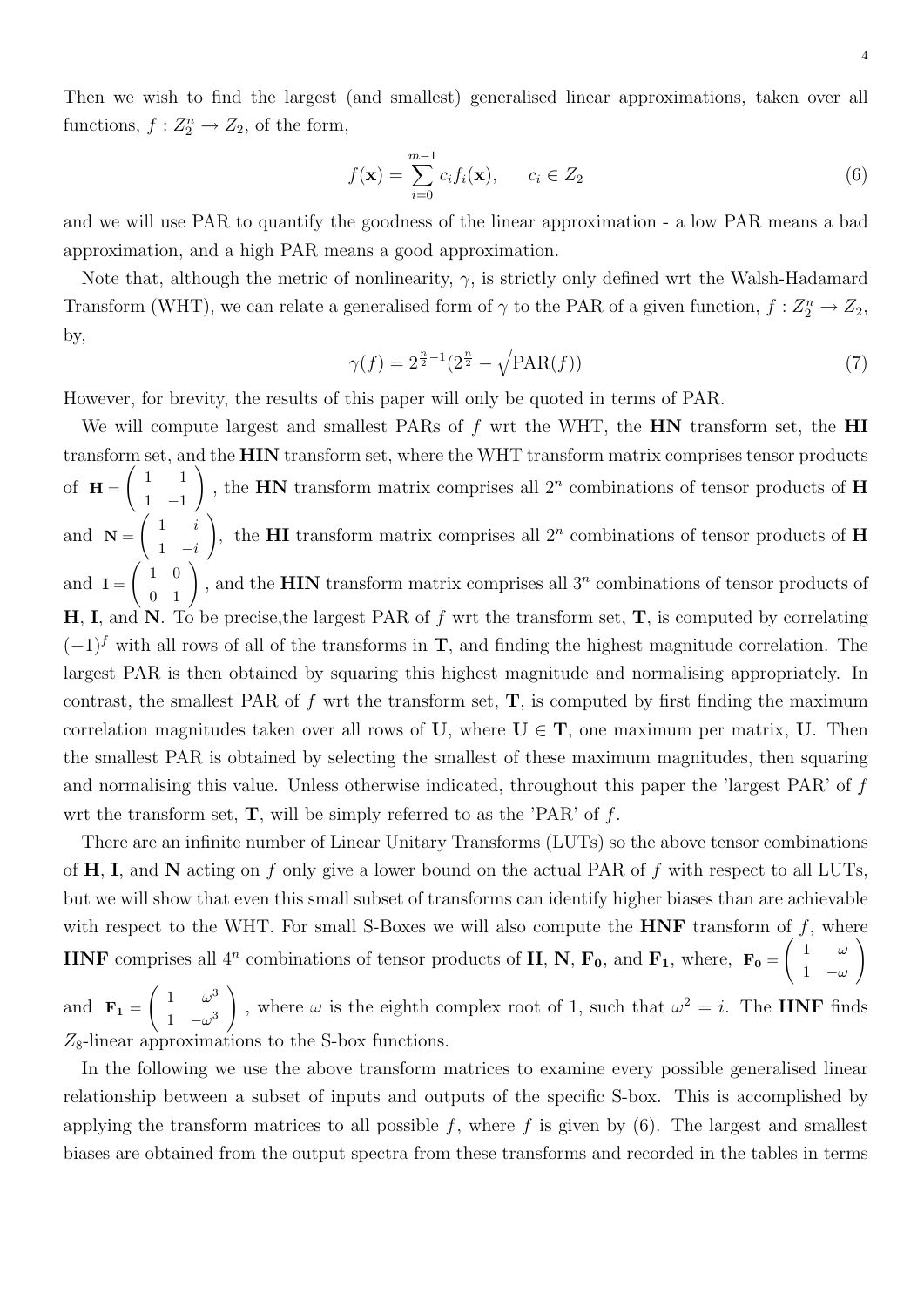of PAR. One should note that the spectra examined by the HI set of transforms includes that covered by the WHT. Similary WHT is contained within HN, and HI and HN are both contained in HIN, and both contained in  $HNF$ . In general, if the set of transforms,  $T$ , is contained within the set of transforms, U, then the PAR of a function with respect to  $\mathbf T$  acts as a lower bound on the PAR of the function with respect to U.

Finally it is important to stress that we are only, in this paper, looking at the transform spectra of  $Z_2$ -linear combinations of the outputs of the constituent S-box functions, as indicated by (6). More generally still we could examine generalised linear approximations of generalised linear combinations,  $f$ , of the S-box **outputs**. We do not consider this further generalisation in this paper, although preliminary investigations indicate the existence of extremely high biases for every S-box examined.

## A. DES - 6 Input, 4 Output

|           | Largest PARs |           |        |            |            |  |  |  |  |
|-----------|--------------|-----------|--------|------------|------------|--|--|--|--|
|           | <b>WHT</b>   | <b>HN</b> | НĪ     | <b>HIN</b> | <b>HNF</b> |  |  |  |  |
| $S-Box 1$ | 20.25        | 20.25     | 24.5   | 24.5       | 20.25      |  |  |  |  |
| $S-Box$ 2 | 16.0         | 16.0      | 18.0   | 18.0       | 16.00      |  |  |  |  |
| $S-Box$ 3 | 16.0         | 16.0      | 16.0   | 21.125     | 16.00      |  |  |  |  |
| $S-Box 4$ | 16.0         | 18.0      | 18.0   | 18.0       | 19.90      |  |  |  |  |
| $S-Box 5$ | 25.0         | 25.0      | 25.0   | 25.0       | 25.00      |  |  |  |  |
| $S-Box 6$ | 12.25        | 13.625    | 16.0   | 16.0       | 14.45      |  |  |  |  |
| $S-Box 7$ | 20.25        | 20.25     | 21.125 | 21.125     | 20.25      |  |  |  |  |
| $S-Box$ 8 | 16.0         | 16.0      | 21.125 | 21.125     | 16.42      |  |  |  |  |

DES is the well-known Data Encryption Standard [4].

|           |            | <b>Smallest PARs</b><br><b>HIN</b><br>HI<br>HN<br>6.25<br>8.0<br>9.0<br>6.25<br>9.0<br>8.0<br>6.625<br>9.0<br>9.0<br>9.0<br>9.0<br>8.5<br>5.125<br>9.0<br>9.0<br>6.25<br>9.0<br>9.0<br>5.625<br>8.0<br>8.0 |     |     |            |
|-----------|------------|------------------------------------------------------------------------------------------------------------------------------------------------------------------------------------------------------------|-----|-----|------------|
|           | <b>WHT</b> |                                                                                                                                                                                                            |     |     | <b>HNF</b> |
| $S-Box 1$ | 4.0        |                                                                                                                                                                                                            |     |     | 7.25       |
| $S-Box$ 2 | 4.0        |                                                                                                                                                                                                            |     |     | 6.58       |
| $S-Box$ 3 | 6.25       |                                                                                                                                                                                                            |     |     | 7.66       |
| $S-Box 4$ | 6.25       |                                                                                                                                                                                                            |     |     | 9.27       |
| $S-Box 5$ | 4.0        |                                                                                                                                                                                                            |     |     | 5.87       |
| $S-Box 6$ | 4.0        |                                                                                                                                                                                                            |     |     | 7.54       |
| $S-Box$ 7 | 4.0        |                                                                                                                                                                                                            |     |     | 7.29       |
| $S-Box$ 8 | 6.25       | 6.25                                                                                                                                                                                                       | 9.0 | 9.0 | 7.06       |

For DES, the PARs with respect to the HN transform are not much better then those with respect to the WHT. However, improved correlations are found by considering HI and HIN transforms. The resistance to linear attacks of the DES S-boxes is already quite weak with respect to WHT, whereas for Rijndael and Serpent, say, the S-boxes have been designed to be 'optimally' nonlinear with respect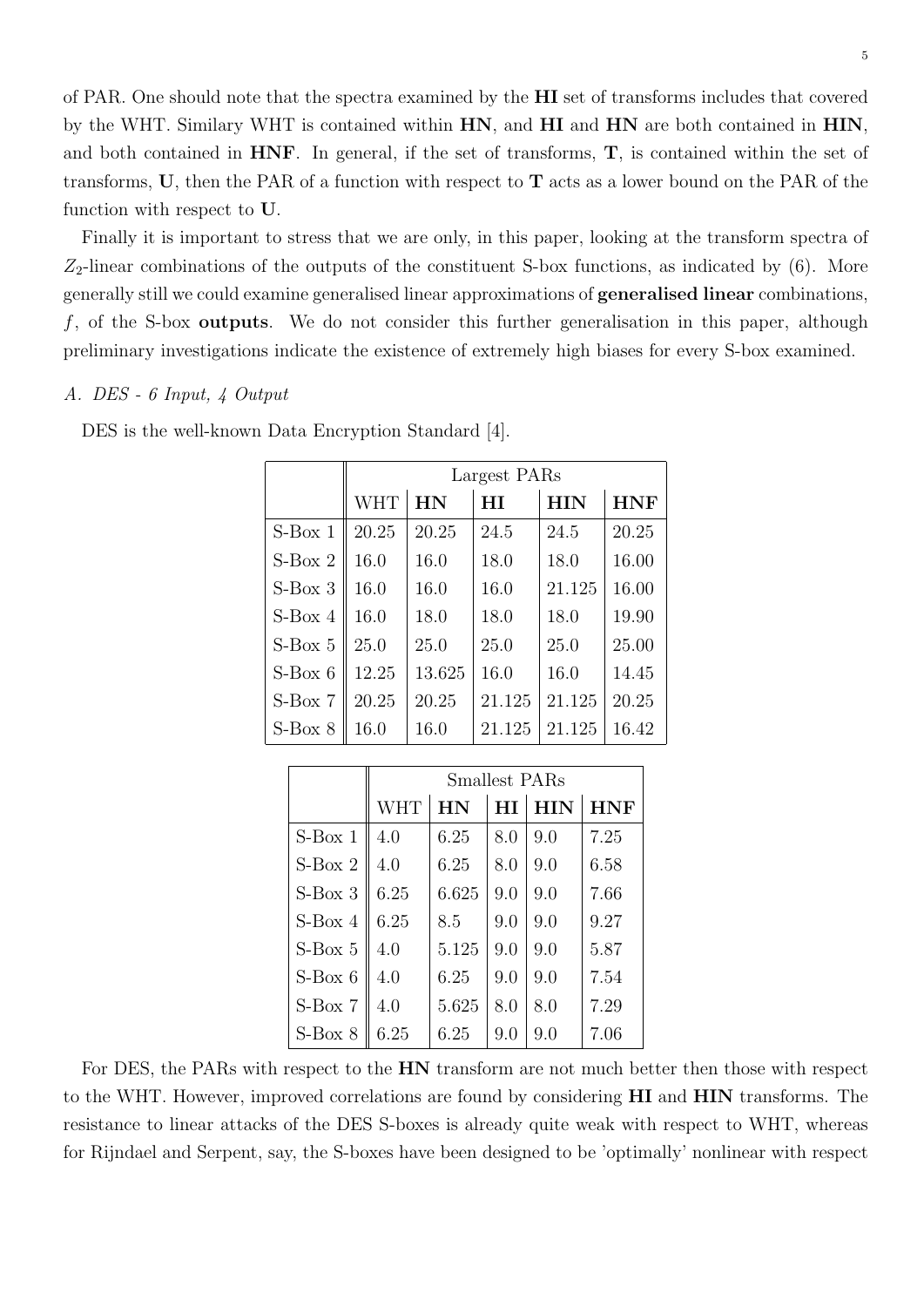to WHT. Note that the HNF transform improves on the HN transform, but usually the HI and HIN transforms find stronger biases than the HNF transform, apart from S-Box 4.

B. Serpent - 4 Input, 4 Output

|           | Largest PARs<br>HI<br><b>HIN</b><br><b>HN</b><br><b>WHT</b><br><b>HNF</b><br>4.0<br>8.0<br>8.0<br>8.0<br>8.0<br>4.0<br>8.0<br>8.0<br>8.0<br>8.0 |     |     |     |      |  |  |  |  |
|-----------|-------------------------------------------------------------------------------------------------------------------------------------------------|-----|-----|-----|------|--|--|--|--|
|           |                                                                                                                                                 |     |     |     |      |  |  |  |  |
|           |                                                                                                                                                 |     |     |     |      |  |  |  |  |
| $S-Box$ 0 |                                                                                                                                                 |     |     |     |      |  |  |  |  |
| $S-Box 1$ |                                                                                                                                                 |     |     |     |      |  |  |  |  |
| $S-Box$ 2 | 4.0                                                                                                                                             | 8.0 | 8.0 | 8.0 | 8.0  |  |  |  |  |
| $S-Box$ 3 | 4.0                                                                                                                                             | 5.0 | 8.0 | 8.0 | 5.83 |  |  |  |  |
| $S-Box 4$ | 4.0                                                                                                                                             | 8.0 | 8.0 | 8.0 | 8.0  |  |  |  |  |
| $S-Box 5$ | 4.0                                                                                                                                             | 8.0 | 8.0 | 8.0 | 8.0  |  |  |  |  |
| $S-Box 6$ | 4.0                                                                                                                                             | 8.0 | 8.0 | 8.0 | 8.0  |  |  |  |  |
| $S-Box 7$ | 4.0                                                                                                                                             | 5.0 | 8.0 | 8.0 | 6.83 |  |  |  |  |

|           |            |     |     | <b>Smallest PARs</b> |            |
|-----------|------------|-----|-----|----------------------|------------|
|           | <b>WHT</b> | HN  |     | $HI$ $HIN$           | <b>HNF</b> |
| $S-Box$ 0 | 4.0        | 4.0 | 4.0 | 4.5                  | 4.0        |
| $S-Box 1$ | 4.0        | 4.0 | 4.0 | 4.5                  | 4.0        |
| $S-Box$ 2 | 4.0        | 4.0 | 4.5 | 4.5                  | 4.0        |
| $S-Box$ 3 | 4.0        | 4.0 | 4.5 | 4.5                  | 4.0        |
| $S-Box 4$ | 4.0        | 4.0 | 4.0 | 4.5                  | 4.0        |
| $S-Box 5$ | 4.0        | 4.0 | 4.0 | 4.5                  | 4.0        |
| $S-Box 6$ | 4.0        | 4.0 | 4.0 | 4.5                  | 4.0        |
| $S-Box 7$ | 4.0        | 4.0 | 4.5 | 4.5                  | 4.0        |

Note that all Serpent S-boxes have significantly closer linear approximations with respect to HI or HIN transforms. A PAR of 4.0 implies a nonlinearity of  $\gamma = 4.0$ , whereas a PAR of 8.0 implies a nonlinearity of  $\gamma=2.34.$ 

C. Rijndael - 8 Input, 8 Output

|                      | Largest PARs |       |                 |            |  |  |  |
|----------------------|--------------|-------|-----------------|------------|--|--|--|
|                      | WHT   HN     |       | HI              | <b>HIN</b> |  |  |  |
| $S-Box$              | 4.0          |       | $14.125$   18.0 | 18.0       |  |  |  |
| <b>Smallest PARs</b> |              |       |                 |            |  |  |  |
|                      | WHT HN       |       | H <sub>I</sub>  | <b>HIN</b> |  |  |  |
| $S-Box$              | 4.0          | 7.031 | 12.25           | 12.25      |  |  |  |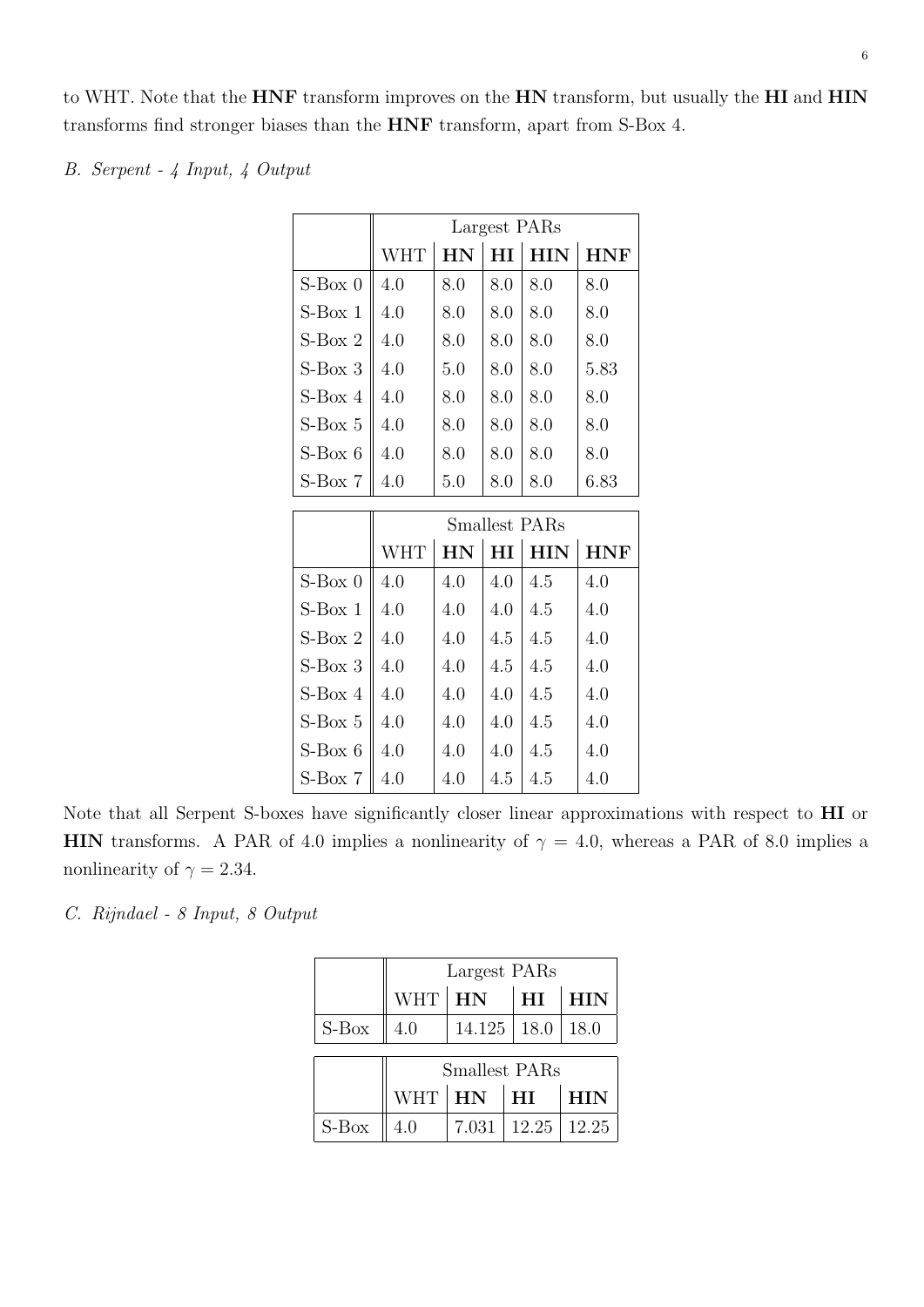7

A PAR of 4.0 is equivalent to a nonlinearity of  $\gamma = 112$ , and a PAR of 18.0 is equivalent to a nonlinearity of  $\gamma = 94.06$ .

## D. Khazad - 8 Input, 8 Output

|         | Largest PARs                |      |                        |            |  |  |  |
|---------|-----------------------------|------|------------------------|------------|--|--|--|
|         | WHT   <b>HN</b>   <b>HI</b> |      |                        | <b>HIN</b> |  |  |  |
| $S-Box$ | 16.0                        |      | $16.0$   22.78   22.78 |            |  |  |  |
|         | <b>Smallest PARs</b>        |      |                        |            |  |  |  |
|         | WHT   <b>HN</b>   <b>HI</b> |      |                        | <b>HIN</b> |  |  |  |
| $S-Box$ | 5.06                        | 7.53 | 11.28                  | 12.16      |  |  |  |

The biases for Khazad are noticeably stronger than for, say, Rijndael. Khazad is not optimised for the WHT transform, and the **HN** transform does not improve much on the WHT. However, both **HI** and HIN transforms do uncover significantly stronger biases than the WHT. There is an interesting tradeoff here between the Khazad S-box and the Rijndael S-box. The Khazad S-box is much simpler to implement, as it is built out of a combination of  $4 \times 4$  miniboxes. But the price paid for this simplicity is a reduced nonlinearity with respect to the WHT. However, the difference in nonlinearity between Khazad and Rijndael is somewhat moderated when one considers more general linear approximations.

## E. Whirlpool - 8 Input, 8 Output

|         | Largest PARs       |               |                                       |             |  |  |  |
|---------|--------------------|---------------|---------------------------------------|-------------|--|--|--|
|         | $WHT$ $\vert$ $HN$ |               | $\perp$ HI                            | <b>HIN</b>  |  |  |  |
| $S-Box$ |                    |               | $12.25$   $14.28$   $22.78$   $22.78$ |             |  |  |  |
|         | Smallest PARs      |               |                                       |             |  |  |  |
|         |                    | WHT   HN   HI |                                       | $\vert$ HIN |  |  |  |
| $S-Box$ | 4.0                |               | $7.56$   $12.25$   $12.25$            |             |  |  |  |

The biases for Whirlpool are noticeably stronger than for, say, Rijndael, and similar to Khazad. Whirlpool is not optimised for the WHT transform, and the  $HN$  transform does not improve much on the WHT. However, both **HI** and **HIN** transforms do uncover significantly stronger biases than the WHT.

# F. MISTY1 - 7/9 Input, 7/9 Output

MISTY1 uses two S-boxes, the first has 7 inputs and 7 outputs, and the second has 9 inputs and 9 outputs. Matsui argues that the reason for choosing odd numbers of binary variables as i/o is because one can find functions with stronger nonlinearity (lowest possible  $PAR = 2.0$  wrt WHT) as compared to functions of even numbers of binary variables (lowest possible  $PAR = 4.0$  wrt WHT). It is therefore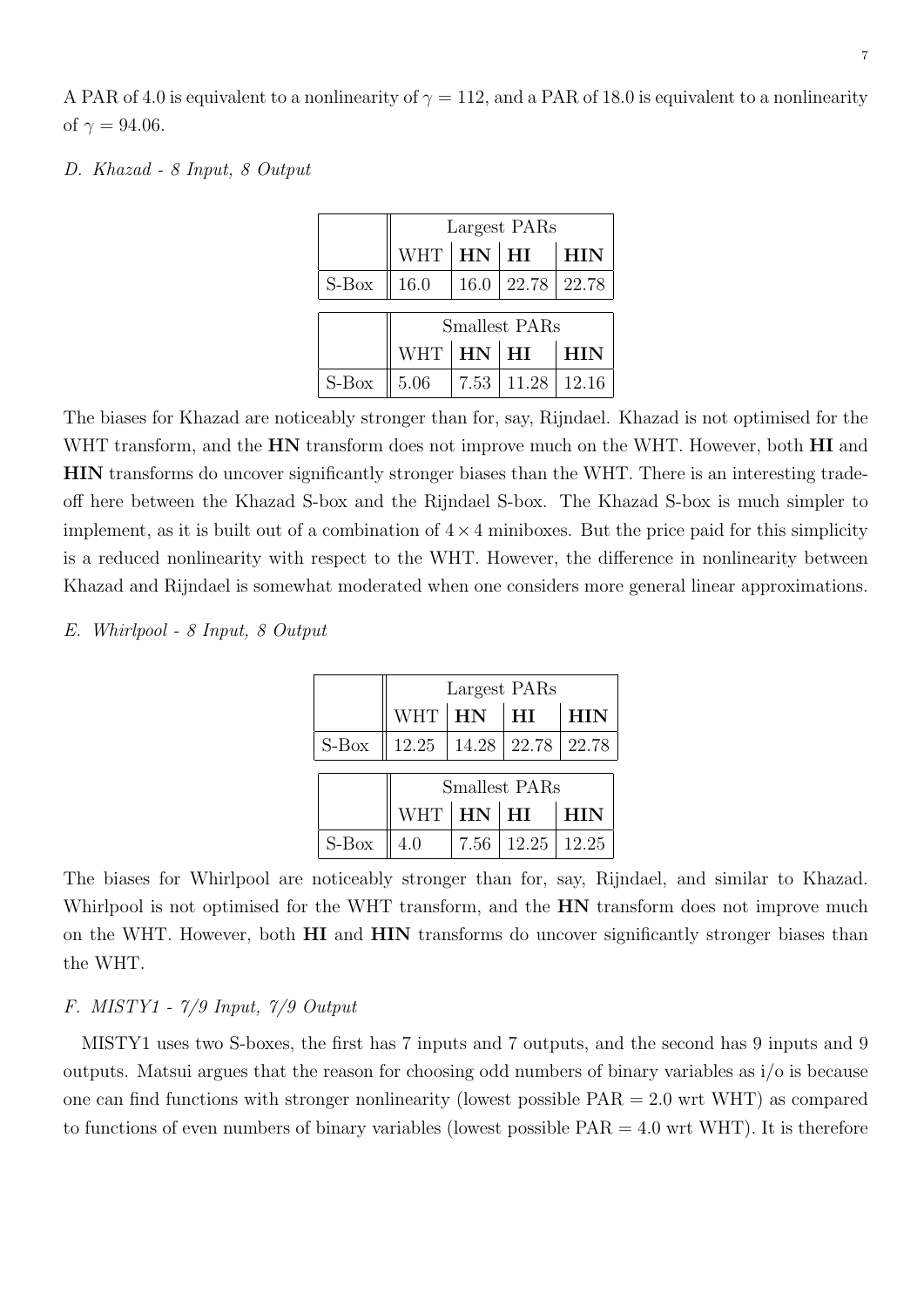8

of interest to see whether this advantage is carried over to more generalised linear approximations. Here are the results for MISTY1:

SBox S7 - 7 binary inputs, 7 binary outputs

|         |                                       | Largest PARs |                  |            |  |  |  |
|---------|---------------------------------------|--------------|------------------|------------|--|--|--|
|         | WHT $\vert$ HN $\vert$ HI             |              |                  | <b>HIN</b> |  |  |  |
| $S-Box$ | 2.0                                   |              | $10.0 \mid 16.0$ | 16.0       |  |  |  |
|         | Smallest PARs                         |              |                  |            |  |  |  |
|         | WHT $\vert$ HN $\vert$ HI $\vert$ HIN |              |                  |            |  |  |  |
| $S-Box$ | 2.0                                   | 5.0          | 9.0              | 9.0        |  |  |  |

| SBox S9 - 9 binary inputs, 9 binary outputs |  |  |  |  |  |  |
|---------------------------------------------|--|--|--|--|--|--|
|---------------------------------------------|--|--|--|--|--|--|

|                       |         |                             | Largest PARs |                                       |                  |                 |  |  |  |
|-----------------------|---------|-----------------------------|--------------|---------------------------------------|------------------|-----------------|--|--|--|
|                       |         | WHT   <b>HN</b>   <b>HI</b> |              |                                       |                  | $\parallel$ HIN |  |  |  |
|                       | $S-Box$ | 2.0                         |              |                                       | $32.0 \mid 32.0$ |                 |  |  |  |
| <b>Smallest PARs</b>  |         |                             |              |                                       |                  |                 |  |  |  |
| <b>Smallest PARs:</b> |         |                             |              | WHT $\vert$ HN $\vert$ HI $\vert$ HIN |                  |                 |  |  |  |
| $S-Box$               |         | 2.0                         |              | 4.0                                   | 8.0              | ?               |  |  |  |

The results for MISTY1 show that, although the S-Boxes exhibit high nonlinearity wrt WHT, they have much lower nonlinearity wrt more general linear approximations. In particular, they can be approximated strongly by rows of the HI transform. This is perhaps not surprising as S7 and S9 comprise boolean functions of relatively low degree, and the HI transform implicitly involves statistical fixing of bits [6]. In terms of bias, S7 has a bias of  $\frac{1}{16}$  wrt WHT and  $\frac{1}{\sqrt{}}$  $\overline{\overline{8}} = 0.354$  wrt the **HI** transform. Similarly, S9 has a bias of  $\frac{1}{32}$  wrt WHT and  $\frac{1}{8}$  wrt the **HI** transform. From the (rather little) experience the author has obtained by finding the largest generalised linear approximations to the constituent boolean functions of a 'well-chosen' S-box, it appears that, for a boolean function of  $n$  variables, the largest approximation is associated with a maximum PAR  $\simeq 2^{\lceil \frac{n}{2} \rceil}$ . This, paradoxically, suggests that PAR wrt generalised linear approximation is minimised by choosing  $n$  even. But, for the case of MISTY1, *n* is 7 or 9, and the largest approximations are associated with PARs of  $2^{\lceil \frac{7}{2} \rceil} = 16.0$  and  $2^{\lceil \frac{9}{2} \rceil} = 32.0$ . The results suggest that the argument for higher nonlinearity wrt WHT with n odd is reversed when one considers nonlinearity wrt more general linear approximations. In other words, for an  $n$  input,  $n$  output S-box, if it is true that the highest possible PAR wrt general linear approximation is  $\simeq 2^{\lceil \frac{n}{2} \rceil}$ , then n should be chosen to be even. In any case, the largest PARs of 16.0 and 32.0 for S7 and S9 above show a significant increase over the WHT PARs of 2.0, and this improvement is more significant than that achieved for S-boxes with even numbers of input/output variables.